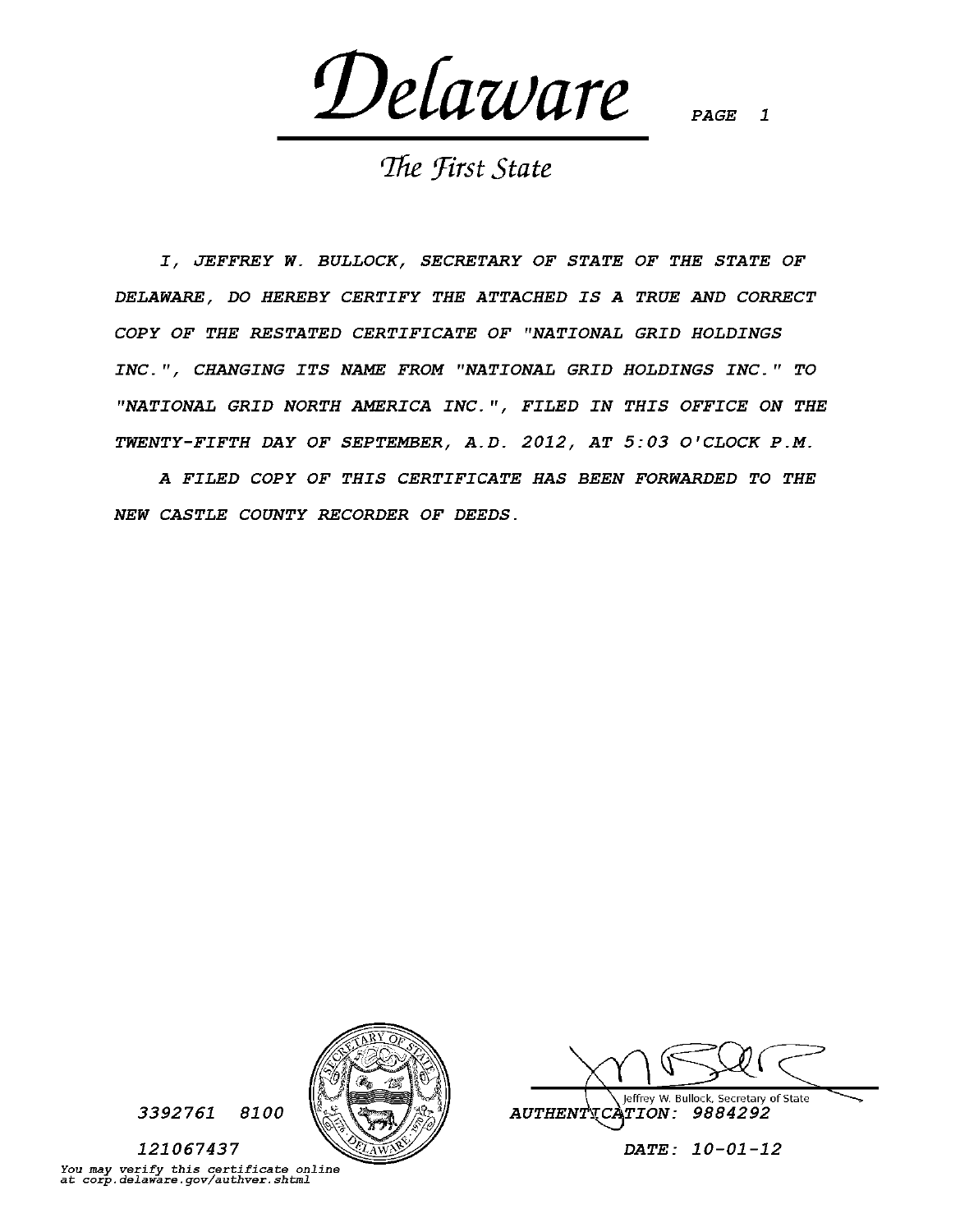## AMENDED AND RESTATED CERTIFICA TE OF INCORPORATION

## OF

## NATIONAL GRID HOLDINGS INC.

The present name of the Corporation is National Grid Holdings Inc. The Corporation was incorporated under the name "National Grid Holdings Inc." by the filing of its original Certificate of Incorporation with the Secretary of State of the State of Delaware on May 16, 2001. This Amended and Restated Certificate of Incorporation of the Corporation, which restates and integrates and also further amends the provisions of the Corporation's Certificate of Incorporation, was duly adopted in accordance with the provisions of Sections 242 and 245 of the General Corporation Law of the State of Delaware and by the written consent of its stockholders in accordance with Section 228 of the General Corporation Law of the State of Delaware. The Certificate of Incorporation of the Corporation is hereby amended, integrated and restated to read in its entirety as follows:

FIRST. The name of the Corporation is National Grid North America Inc.

SECOND. The address of the Corporation's registered office in the State of Delaware is Corporation Service Company, 2711 Centerville Rd., Ste. 400, in the City of Wilmington, County of New Castle, 19808. The name of its registered agent at such address is Corporation Service Company.

THIRD. The nature of the business or purposes to be conducted or promoted by the Corporation is to engage in any lawful act Or activity for which corporations may be organized under the General Corporation Law of Delaware.

FOURTH. The total number of shares of all classes of stock that the Corporation shall have authority to issue is 3,000 shares of Common Stock, par value \$0.10 per share. The Common Stock shall be issued in one series. All voting rights of the shareholders shall be vested exclusively in the outstanding shares of Common Stock, and each such share shall entitle the ho Ider thereof to one vote per share.

FIFTH. The Corporation is to have perpetual existence.

SIXTH. In furtherance of, and not in limitation of, powers conferred by statute, it is further provided:

A. The Board of Directors is expressly authorized to adopt, amend or repeal the Bylaws of the Corporation.

B. Election of directors need not be by written ballot unless the Bylaws of the Corporation shall so provide.

C. The books and records of the Corporation may be kept as such place within or without the State of Delaware as the Bylaws of the Corporation may provide or as may be designated from time to time by the Board of Directors.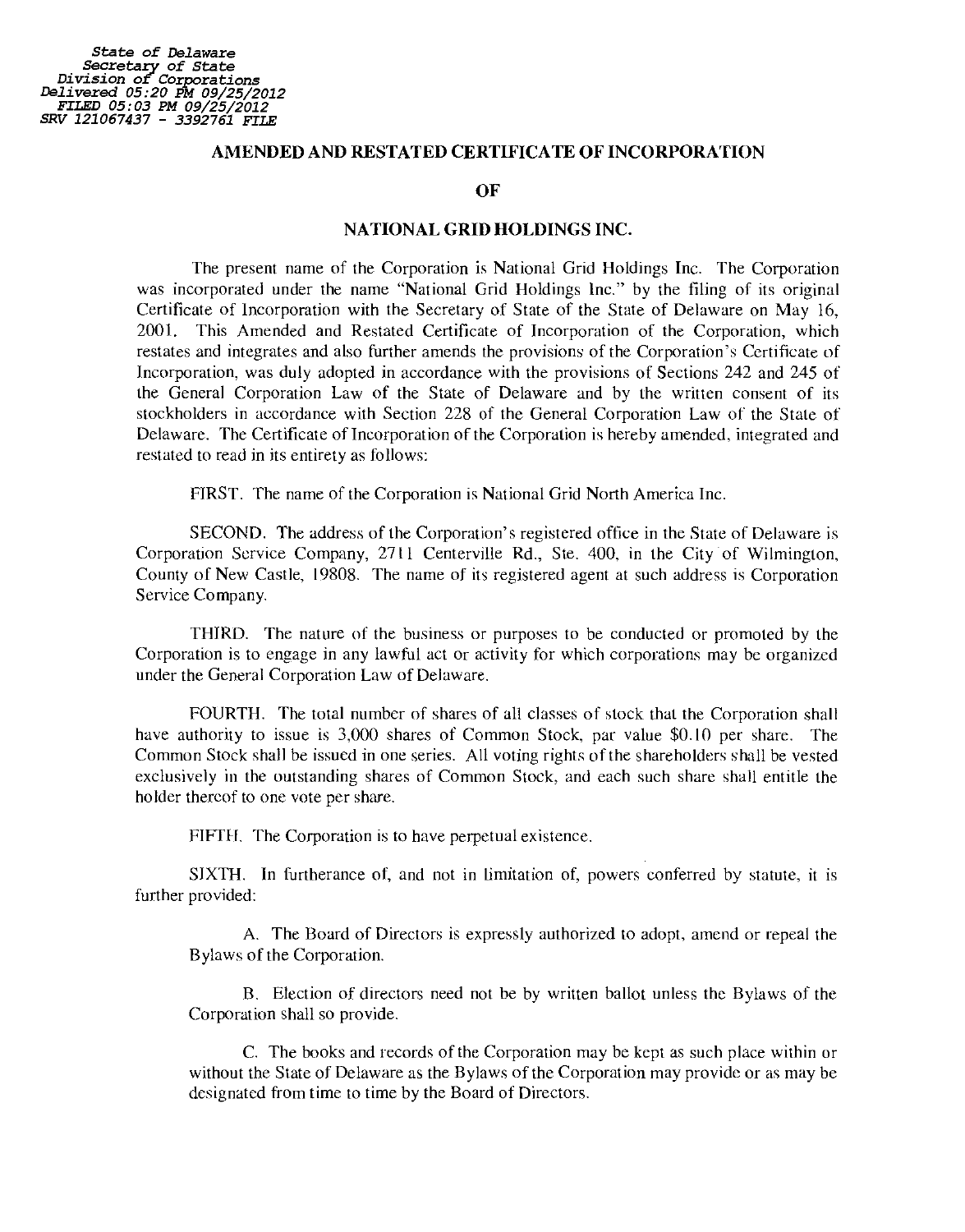SEVENTH. Whenever a compromise or arrangement is proposed between the Corporation and its creditors or any class of them and/or between the Corporation and its stockholders or any class of them, any court of equitable jurisdiction within the State of Delaware may, on the application in a summary way of the Corporation or of any creditor or stockholder thereof, or on the application of any receiver or receivers appointed for the Corporation under the provisions of Section 291 of Title 8 of the Delaware Code or on the application of trustees in dissolution or of any receiver or receivers appointed for the Corporation under the provisions of Section 279 of Title 8 of the Delaware Code order a meeting of the creditors or class of creditors, and/or of the stockholders or class of stockholders of the Corporation, as the case may be, to be summoned in such manner as the said court directs. If a majority in number representing three-fourths in value of the creditors or class of creditors, and/or of the stockholders or class of stockholders of the Corporation, as the case may be, agree to any compromise Or arrangement and to any reorganization of the Corporation as consequence of such compromise or arrangement, the said compromise or arrangement and the said reorganization shall, if sanctioned by the court to which the said application has been made, be binding on all the creditors or class of creditors, and/or on all the stockholders or class of stockholders, of the Corporation, as the case may be, and also on the Corporation.

EIGHTH. Except to the extent that the General Corporation Law of the State of Delaware prohibits the elimination or limitation of liability of directors for breaches of fiduciary duty, no director of the Corporation shall be personally liable to the Corporation or its stockholders for monetary damages for any breach of fiduciary duty as a director, notwithstanding any provision of law imposing such liability. No amendment to or repeal of this provision shall apply to or have any effect on the liability Or alleged liability of any director of the Corporation for or with respect to any acts or omissions of such director occurring prior to such amendment.

NINTH. The Corporation shall indemnify each person who at any time is, or shall have been, a director or officer of the Corporation, and is a party Or is threatened to be made a party to any threatened, pending or completed action, suit or proceeding, whether civil, criminal, administrative or investigative, by reason of the fact that he is, or was, a director or officer of the Corporation, or is or was serving at the request of the Corporation as a director or officer of another corporation, partnership, joint venture, trust or other enterprise, against expenses (including attorneys' fees), judgments, fines and amounts paid in settlement actually and reasonably incurred by him in connection with such action, suit or proceeding to the maximum extent permitted by the General Corporation Law of Delaware. The foregoing right of indemnification shall in no way be exclusive of any other rights of indemnification to which any such director or officer may be entitled, under any Bylaw, agreement, vote of directors or stockholders or otherwise.

TENTH. The Corporation reserves the right to amend, alter, change or repeal any provision contained in this Amended and Restated Certificate of Incorporation, in the manner now or hereafter prescribed by statute and this Amended and Restated Certificate of Incorporation (as it may, from time to time, be amended, altered or changed), and all rights conferred upon stockholders herein are granted subject to this reservation.